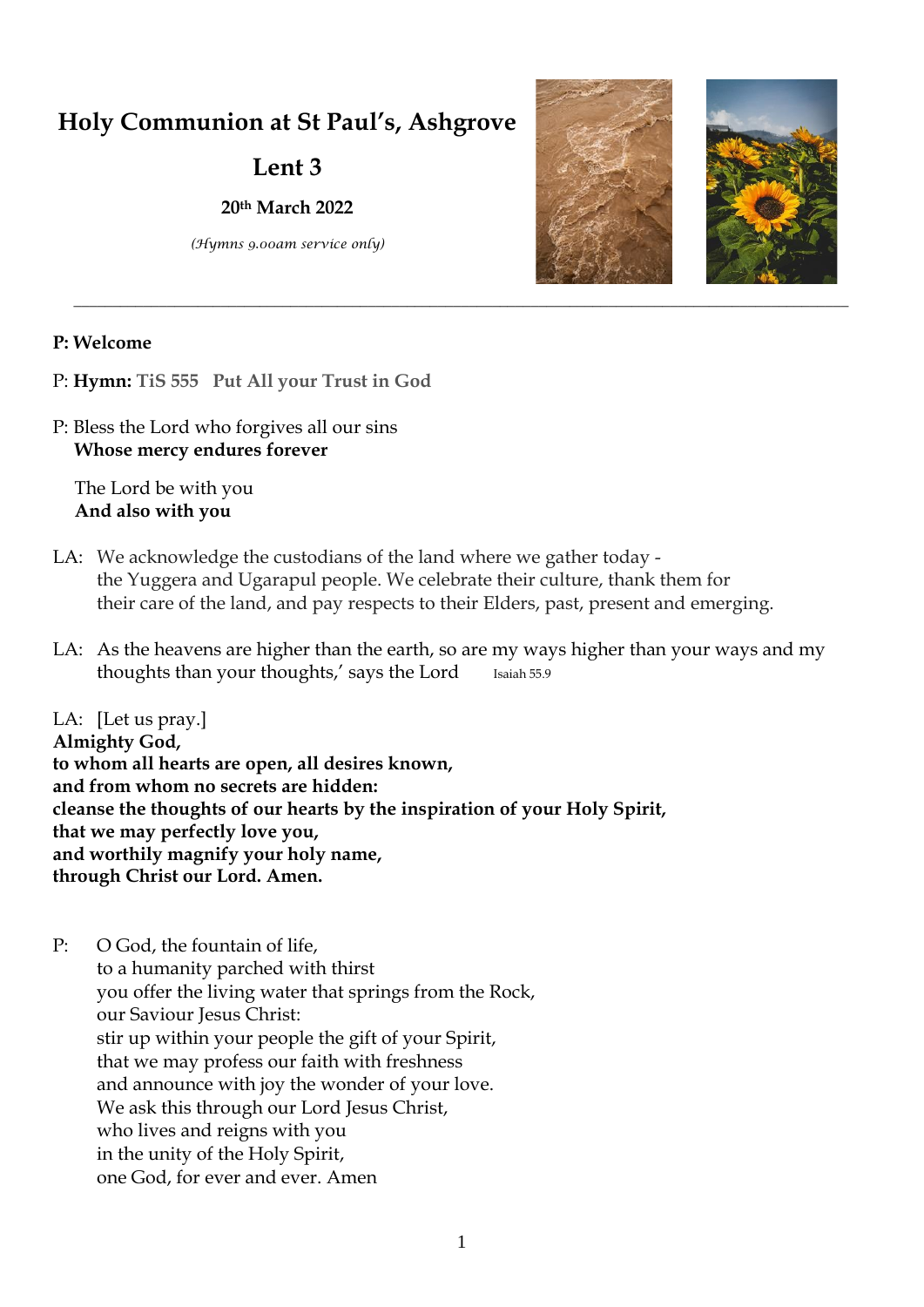# **A reading from the book of Isaiah 55.1-9**

Everyone who thirsts, come to the waters; and you that have no money, come, buy and eat! Come, buy wine and milk without money and without price. Why do you spend your money for that which is not bread, and your labor for that which does not satisfy? Listen carefully to me, and eat what is good, and delight yourselves in rich food. Incline your ear, and come to me; listen, so that you may live. I will make with you an everlasting covenant, my steadfast, sure love for David. See, I made him a witness to the peoples, a leader and commander for the peoples. See, you shall call nations that you do not know, and nations that do not know you shall run to you, because of the Lord your God, the Holy One of Israel, for he has glorified you.

Seek the Lord while he may be found, call upon him while he is near; let the wicked forsake their way, and the unrighteous their thoughts; let them return to the Lord, that he may have mercy on them, and to our God, for he will abundantly pardon. For my thoughts are not your thoughts, nor are your ways my ways, says the Lord. For as the heavens are higher than the earth, so are my ways higher than your ways and my thoughts than your thoughts.

Hear the word of the Lord, **thanks be to God**

## **Psalm 63 APBA p. 284**

- 1 O God, you are my God: eagerly will I seek you.
- **2 My soul thirsts for you, my flesh longs for you: as a dry and thirsty land where no water is.**
- 3 So it was when I beheld you in the sanctuary: and saw your power and your glory.
- **4 For your unchanging goodness is better than life: therefore my lips shall praise you.**
- 5 And so I will bless you as long as I live: and in your name will I lift my hands on high.
- **6 My longing shall be satisfied as with marrow and fatness: my mouth shall praise you with exultant lips.**
- 7 When I remember you upon my bed: when I meditate upon you in the night watches,
- **8 How you have been my helper: then I sing for joy in the shadow of your wings.**
- 9 Then my soul clings to you: And your right hand upholds me.

# **A reading from the first letter of Paul to the Corinthians 10.1-13**

I do not want you to be unaware, brothers and sisters, that our ancestors were all under the cloud, and all passed through the sea, and all were baptized into Moses in the cloud and in the sea, and all ate the same spiritual food, and all drank the same spiritual drink. For they drank from the spiritual rock that followed them, and the rock was Christ. Nevertheless, God was not pleased with most of them, and they were struck down in the wilderness.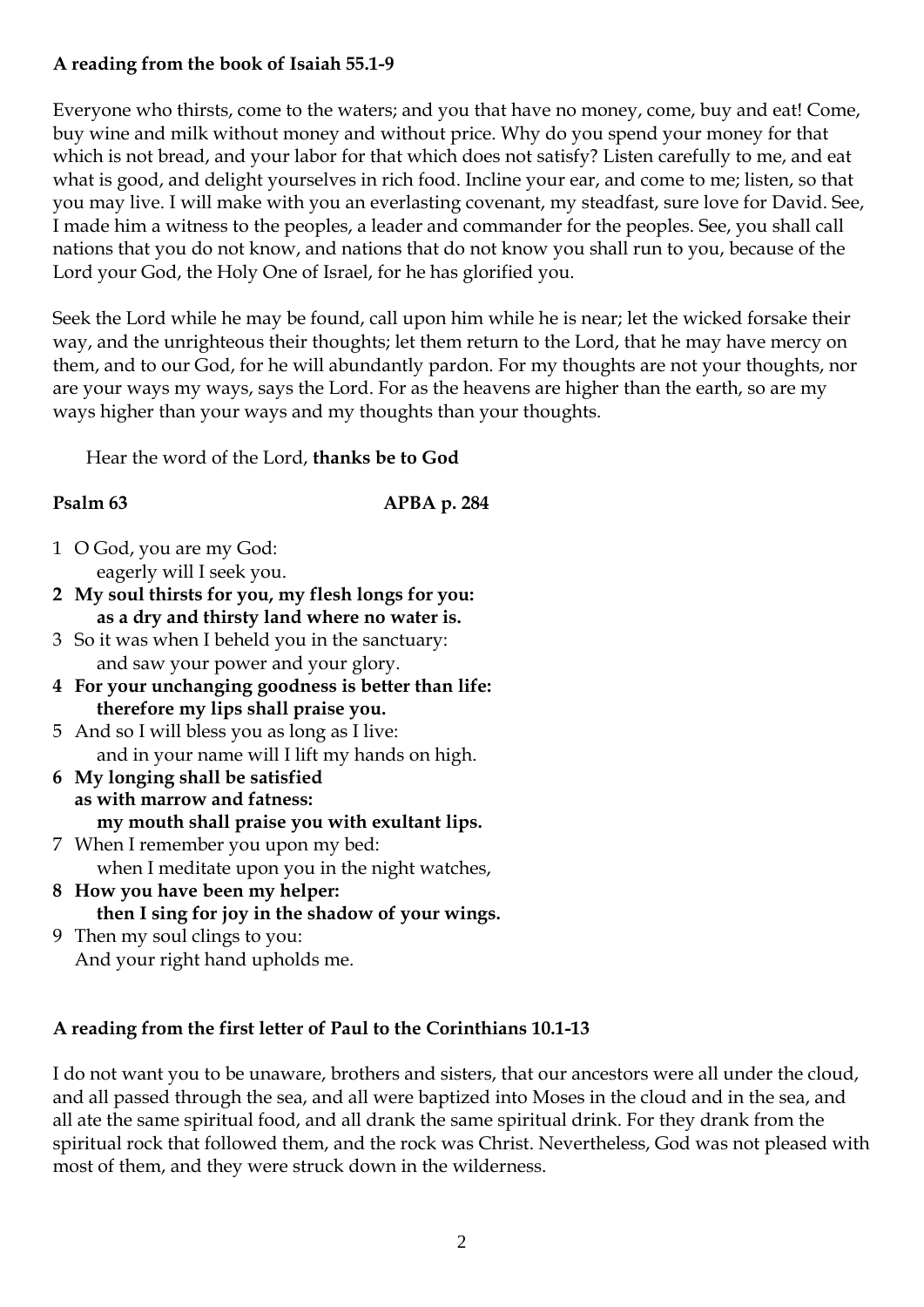Now these things occurred as examples for us, so that we might not desire evil as they did. Do not become idolaters as some of them did; as it is written, "The people sat down to eat and drink, and they rose up to play." We must not indulge in sexual immorality as some of them did, and twentythree thousand fell in a single day. We must not put Christ to the test, as some of them did, and were destroyed by serpents. And do not complain as some of them did, and were destroyed by the destroyer. These things happened to them to serve as an example, and they were written down to instruct us, on whom the ends of the ages have come. So if you think you are standing, watch out that you do not fall. No testing has overtaken you that is not common to everyone. God is faithful, and he will not let you be tested beyond your strength, but with the testing he will also provide the way out so that you may be able to endure it.

Hear the word of the Lord, **thanks be to God**

# **LA: Hymn: TiS 447 Lord, Your Almighty Word**

The gospel of our Lord Jesus Christ according to **Luke** chapter 13 beginning at verse 1 **Glory to you, Lord Jesus Christ**

At that very time there were some present who told Jesus about the Galileans whose blood Pilate had mingled with their sacrifices. He asked them, "Do you think that because these Galileans suffered in this way they were worse sinners than all other Galileans? No, I tell you; but unless you repent, you will all perish as they did. Or those eighteen who were killed when the tower of Siloam fell on them—do you think that they were worse offenders than all the others living in Jerusalem? No, I tell you; but unless you repent, you will all perish just as they did."

Then he told this parable: "A man had a fig tree planted in his vineyard; and he came looking for fruit on it and found none. So he said to the gardener, 'See here! For three years I have come looking for fruit on this fig tree, and still I find none. Cut it down! Why should it be wasting the soil?' He replied, 'Sir, let it alone for one more year, until I dig around it and put manure on it. If it bears fruit next year, well and good; but if not, you can cut it down.'"

This is the gospel of the Lord, **praise to you, Lord Jesus Christ**

#### **Sermon**

*Silence*

**LA:** Let us together affirm the faith of the Church

**We believe in one God, the Father, the almighty, maker of heaven and earth, of all that is, seen and unseen. We believe in one Lord, Jesus Christ, the only Son of God, eternally begotten of the Father, God from God, Light from Light, true God from true God, begotten, not made, of one being with the Father; through him all things were made.**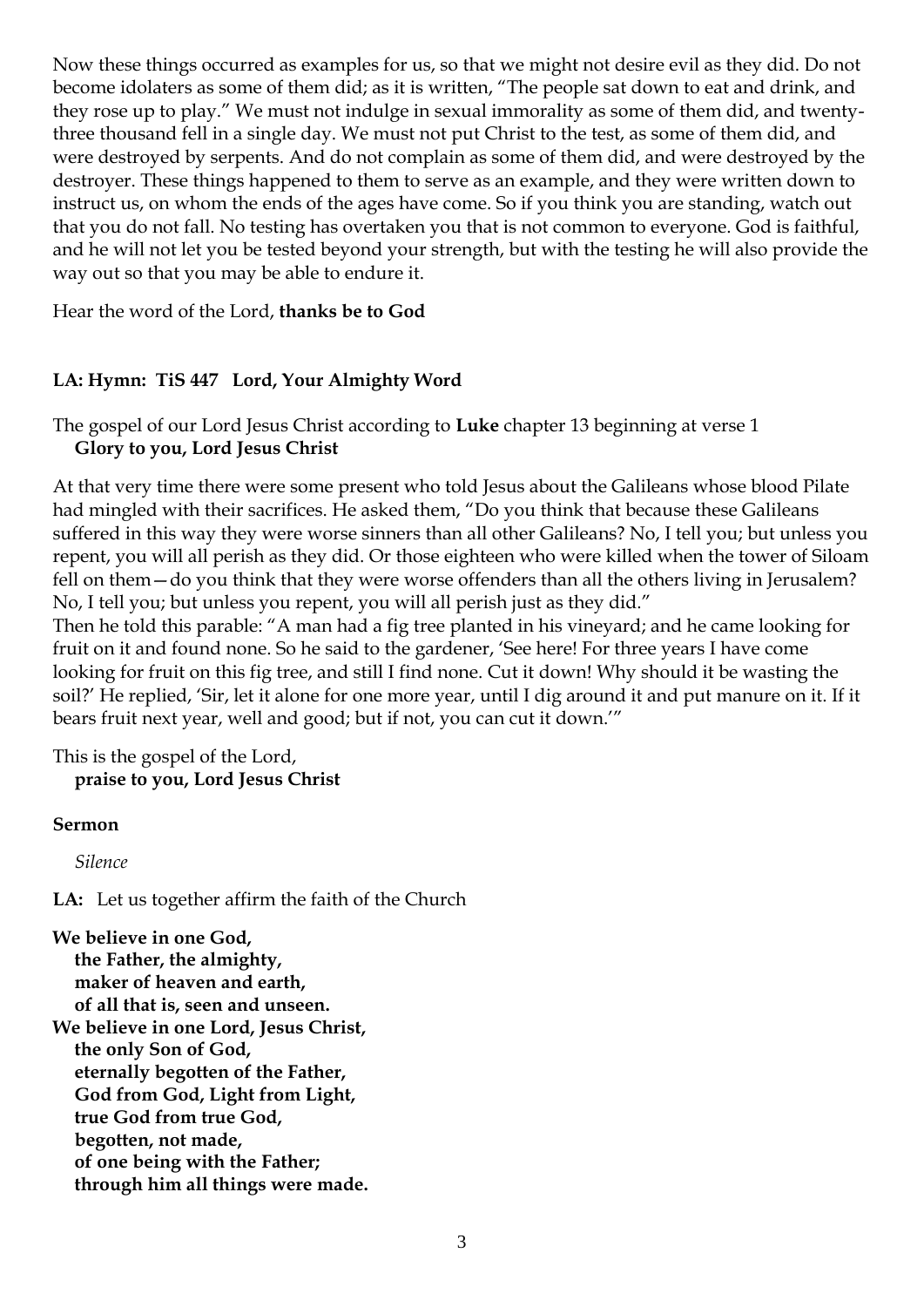**For us and for our salvation he came down from heaven, was incarnate of the Holy Spirit and the virgin Mary and became truly human. For our sake he was crucified under Pontius Pilate; he suffered death and was buried. On the third day he rose again in accordance with the Scriptures; he ascended into heaven and is seated at the right hand of the Father. He will come again in glory to judge the living and the dead and his kingdom will have no end. We believe in the Holy Spirit, the Lord, the giver of life, who proceeds from the Father and the Son, who with the Father and the Son is worshipped and glorified, who has spoken through the prophets. We believe in one holy catholic and apostolic Church. We acknowledge one baptism for the forgiveness of sins. We look for the resurrection of the dead, and the life of the world to come. Amen**

## **LA: THE PRAYERS OF THE PEOPLE**

Let us pray for the world and for the Church.

God, in your mercy, **hear our prayer.**

LA: Accept our prayers through Jesus Christ our Lord, who taught us to pray,

**Our Father in heaven, hallowed be your name, your kingdom come, your will be done, on earth as in heaven. Give us today our daily bread. Forgive us our sins as we forgive those who sin against us. Save us from the time of trial and deliver us from evil. For the kingdom, the power, and the glory are yours now and for ever. Amen.** 

**Lord, have mercy Christ, have mercy Lord, have mercy**

LA: Compassion and forgiveness belong to the Lord our God, though we have rebelled and wandered far off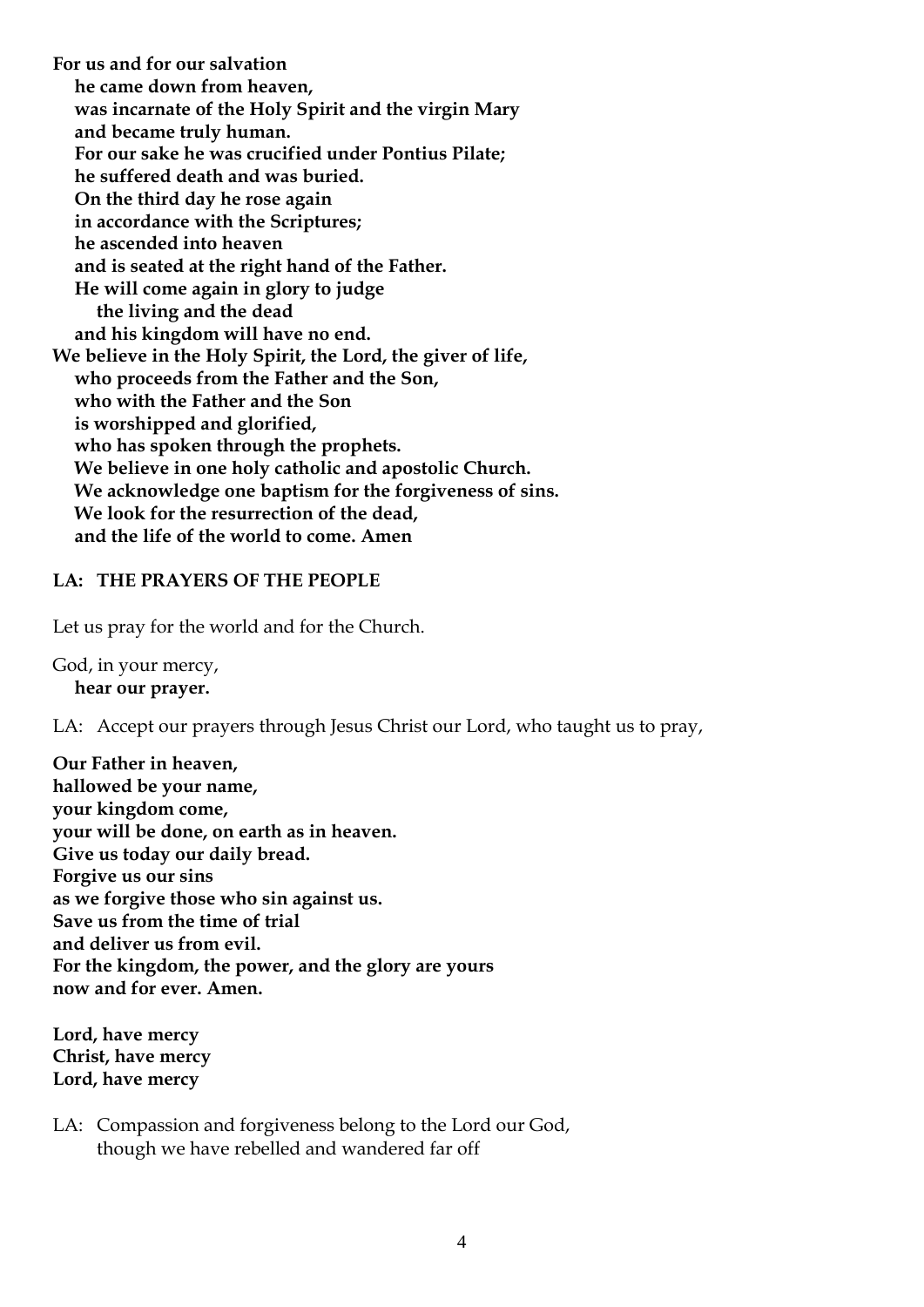**Merciful God, our maker and our judge, we have sinned against you in thought, word, and deed, and in what we have failed to do: we have not loved you with our whole heart; we have not loved our neighbours as ourselves; we repent, and are sorry for all our sins. Father, forgive us. Strengthen us to love and obey you in newness of life; through Jesus Christ our Lord. Amen.** 

P: Almighty God, who has promised forgiveness to all who turn to him in faith: pardon you and set you free from all your sins, strengthen you in all goodness and keep you in eternal life, through Jesus Christ our Lord. Amen.

P: We are the body of Christ. **His Spirit is with us.**  The peace of the Lord be always with you. **And also with you.** 

*All may exchange a sign of peace, maintaining 1.5m separation and without touching.*

#### **HYMN: God of Day and God of Darkness**

**God of day and God of darkness, now we stand before the night. As the shadows stretch and deepen, come and make our darkness bright. All creation still is groaning for the dawning of your might. When the Sun of peace and justice fills the earth with radiant light.**

**Still the nations curse the darkness, still the rich oppress the poor. Still the earth is bruised and broken by the ones who still want more. Come and wake us from our sleeping, so our hearts cannot ignore all your people lost and broken, all your children at our door.**

**Show us Christ in one another. Make us servants strong and true. Give us all your love of justice, so we do what you would do. Let us call all people holy. Let us pledge our lives anew.**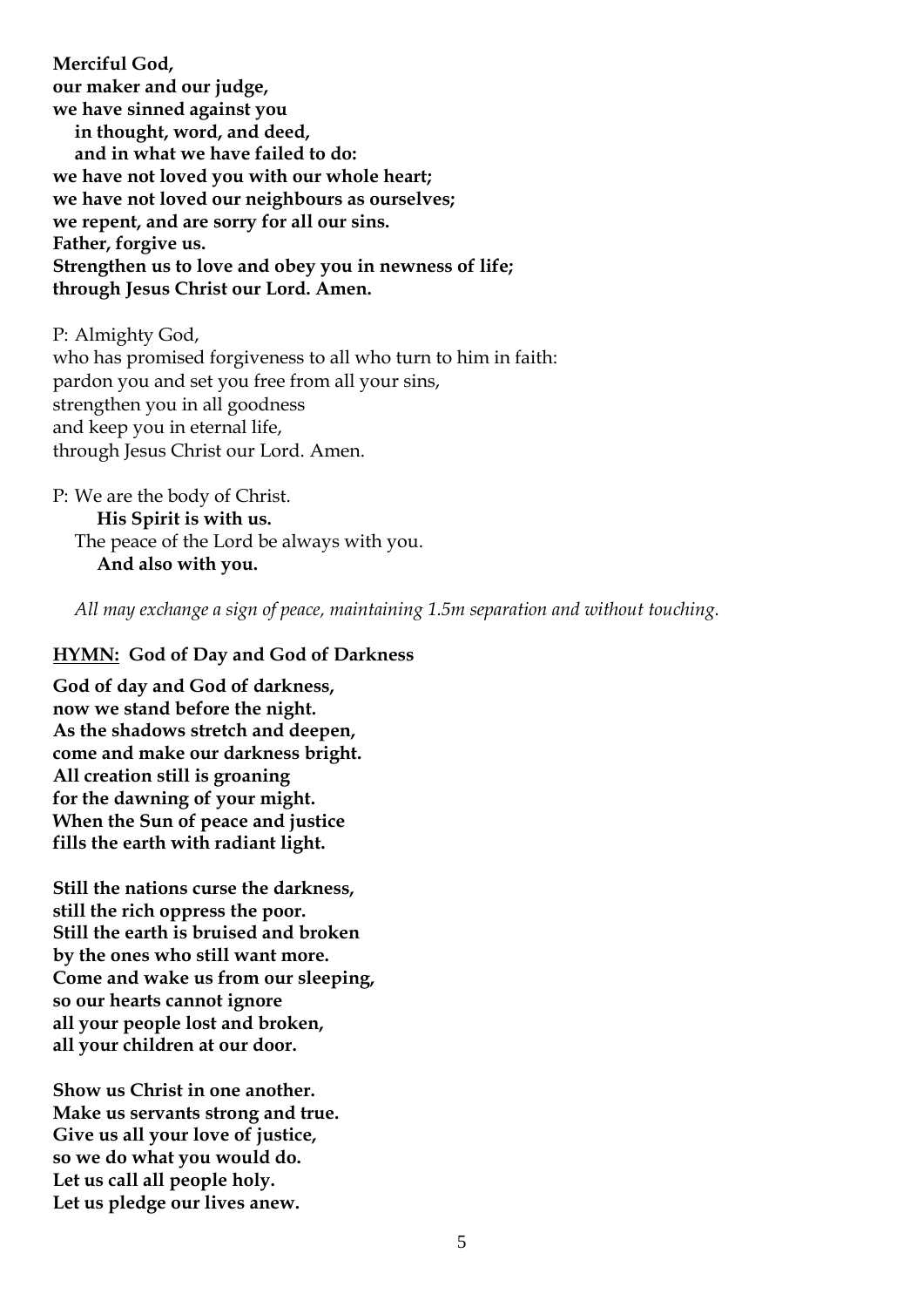**Make us one with all the lowly. Let us all be one in you.**

**You shall be the path that guides us; you the light that in us burns. Shining deep within all people, yours the love that we must learn. For our hearts shall wander restless 'til they safe to you return.** *Words***:** *[Marty Haugen](https://secure.wikimedia.org/wikipedia/en/wiki/Marty_Haugen) (1985)* **Finding you in one another,** *Music: "Beach Spring" CPDL* **we shall all your face discern.** *© OneLicense.net*

*Note that we cannot pass collection bowls around at this time. There is a box at the back of the building to receive your offerings. Alternatively, please consider giving electronically through your bank. St Paul's bank details are BSB: 704901 Acc NO: 00004420*

#### **THANKSGIVING 1 (Lent)**

The Lord be with you. **And also with you.**  Lift up your hearts. **We lift them to the Lord.**  Let us give thanks to the Lord our God. **It is right to give our thanks and praise.** 

All glory and honour be yours always and everywhere, mighty Creator, everliving God.

We give you thanks and praise for your son, our Saviour Jesus Christ, who by the power of your Spirit was born of Mary and lived as one of us.

He was tempted in every way as we are, yet he did not sin.

By his death on the cross and rising to new life, he offered the one true sacrifice for sin and obtained an eternal deliverance for his people.

By his grace we are able to triumph over every evil, and to walk in the way of his love.

Therefore with angels and archangels, and with all the company of heaven, we proclaim your great and glorious name, for ever praising you and saying:

**Holy, holy, holy Lord, God of power and might, Heaven and earth are full of your glory. Hosanna in the highest.**

**Blessed is he who comes in the name of Lord. Hosanna in the highest.**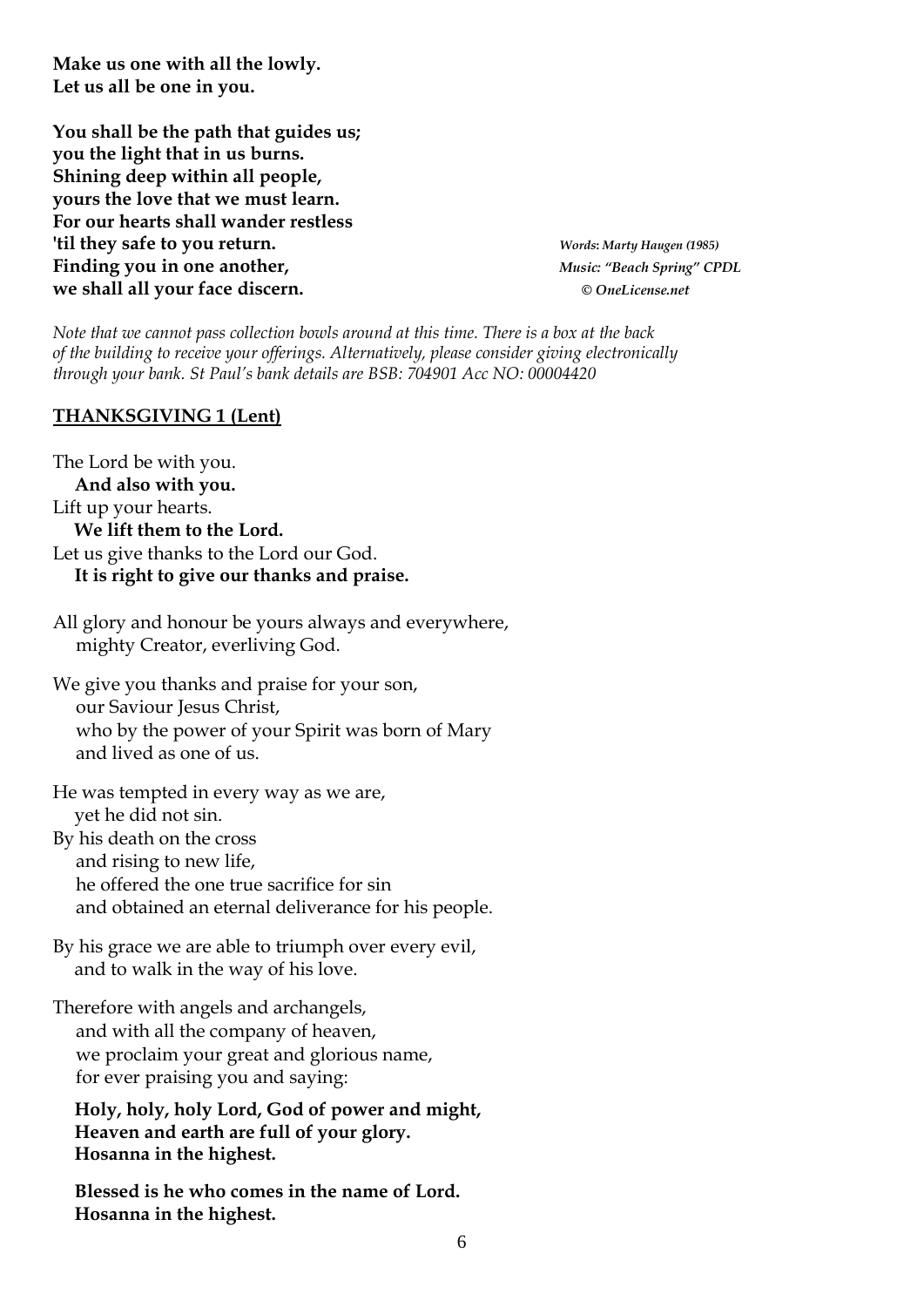Merciful God, we thank you for these gifts of your creation, this bread and wine, and we pray that by your Word and Holy Spirit, we who eat and drink them may be partakers of Christ's body and blood.

On the night he was betrayed Jesus took bread; and when he had given you thanks he broke it, and gave it to his disciples, saying, 'Take, eat. This is my body given for you. Do this in remembrance of me.'

After supper, he took the cup, and again giving you thanks he gave it to his disciples, saying, 'Drink from this, all of you. This is my blood of the new covenant shed for you and for many for the forgiveness of sins. Do this, as often as you drink it, in remembrance of me.'

#### **Christ has died. Christ is risen. Christ will come again.**

Therefore we do as our Saviour has commanded: proclaiming his offering of himself made once for all upon the cross, his mighty resurrection and glorious ascension, and looking for his coming again, we celebrate, with this bread and this cup, his one perfect and sufficient sacrifice for the sins of the whole world.

Renew us by your Holy Spirit, unite us in the body of your Son, and bring us with all your people into the joy of your eternal kingdom; through Jesus Christ our Lord, with whom, and in whom, in the fellowship of the Holy Spirit, we worship you, Father, in songs of never ending praise: **Blessing and honour and glory and power are yours for ever and ever. Amen.**

We break this bread to share in the body of Christ. We who are many are one body, **for we all share in the one bread.** 

**Jesus, Lamb of God, have mercy on us. Jesus, bearer of our sins, have mercy on us. Jesus, redeemer of the world, grant us your peace***.*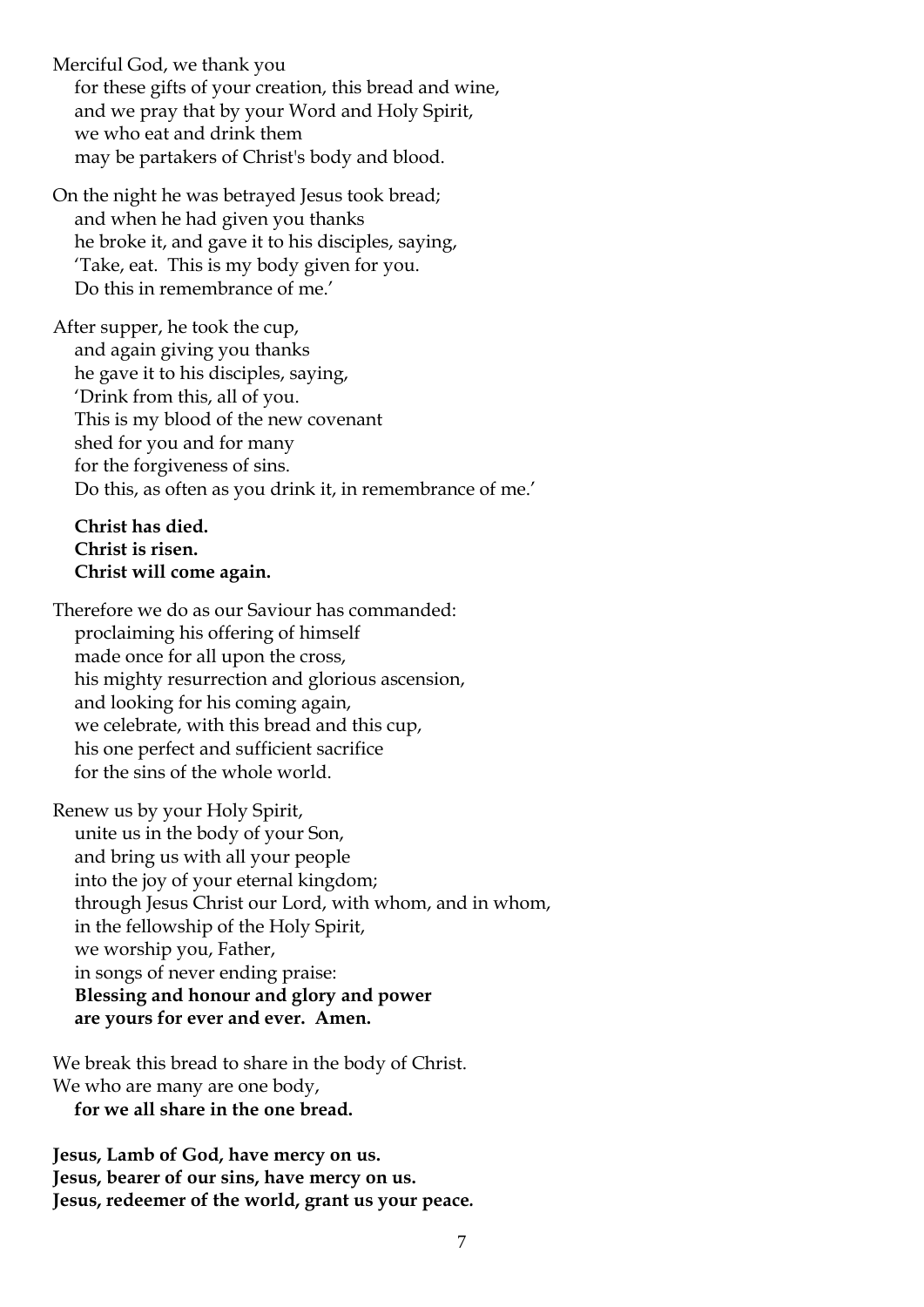The gifts of God for the people of God. Come let us take this holy sacrament In remembrance that Christ died for us, and feed on him in our hearts by faith with thanksgiving.

*Special Covid-19 Guidelines: Please come forward to receive communion (bread only – gluten free is available). Maintain 1.5m separation as you move forward. Queue close to the pew – not in the centre of the isle – in one line. Sanitise hands. Receive the bread while standing and return to your seat.* 

*While others are receiving communion you may wish to listen or quietly sing along to the communion hymn while remaining seated. This hymn is not announced.*

# *Communion Hymn (not announced):* **TiS 747 The Lord is My Light**

God of mercy, may we who have shared in this holy meal know your forgiveness in our lives, bring your reconciliation to others, and be a sign of wholeness in this broken world.

#### **Most loving God, you send us into the world you love. Give us grace to go thankfully and with courage in the power of your Spirit.**

#### *Announcements*

*Please stand as you are able for the blessing:*

# **Blessing**

#### LA: Go in peace to love and serve the Lord: **In the name of Christ. Amen**

# **HYMN: TiS 690 Beauty for Brokenness**

Beauty for brokenness Hope for despair Lord, in the suffering This is our prayer Bread for the children Justice, joy, peace Sunrise to sunset Your kingdom increase!

Shelter for fragile lives Cures for their ills Work for the craftsman Trade for their skills Land for the dispossessed Rights for the weak Voices to plead the cause Of those who can't speak.